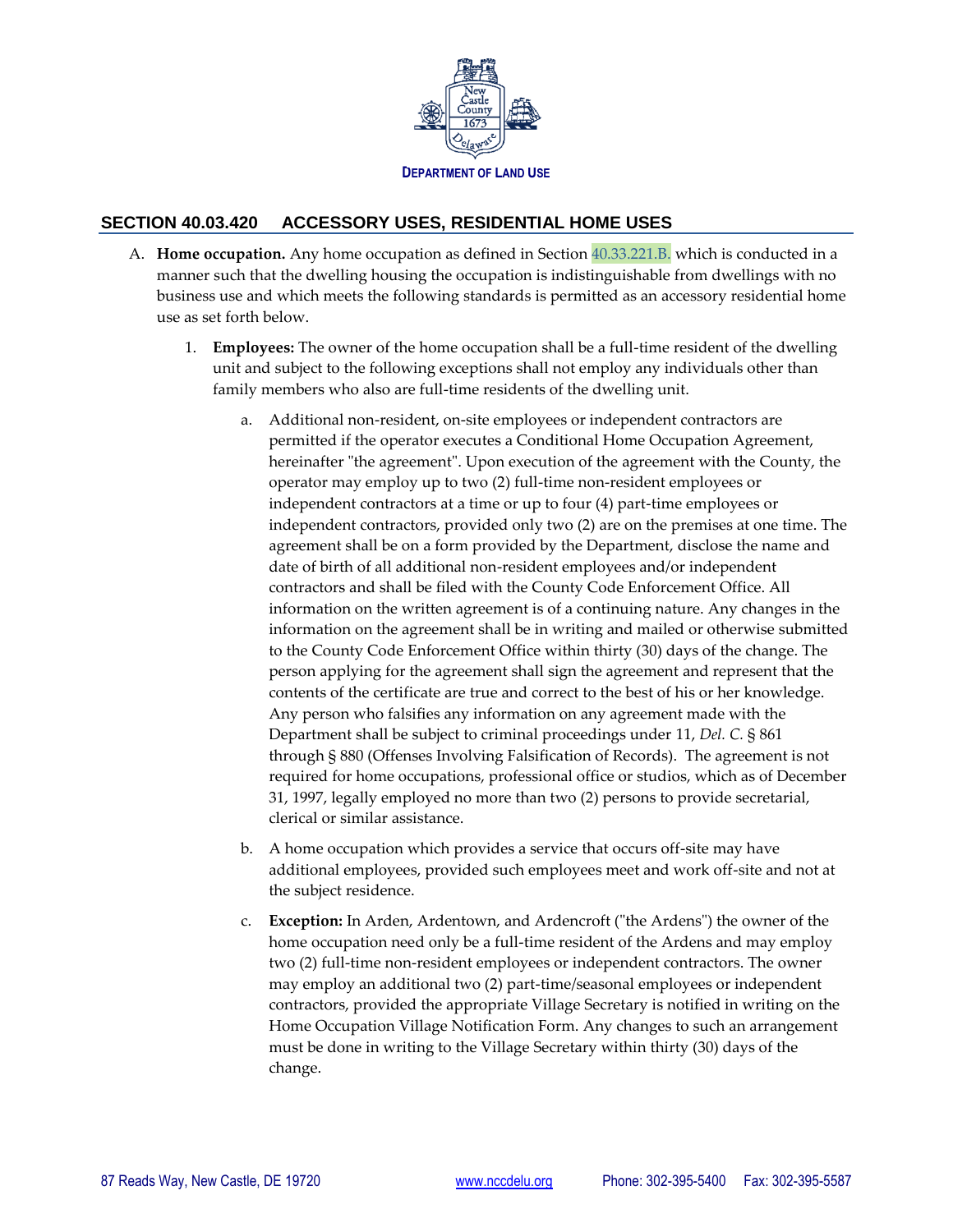- 2. **Customers/clients:** The operator may meet with customers at the site provided that the frequency and consistency of traffic to and from the site in relation to the home occupation does not interfere with the community's comfort, safety, or enjoyment of the neighborhood around the subject property as a residential area or create a visual or traffic annoyance to persons of normal sensibilities such that a public nuisance is created. High volume visits and traffic to and from the site during the hours of 8:00 a.m. until 6:00 p.m. shall be prima facie evidence that the home occupation is not indistinguishable from other dwellings and creates a public nuisance in the residential neighborhood, in violation of this section.
- 3. **Location, size and modifications:** No home occupation shall be conducted outside the dwelling unit. The total area used to accommodate the home occupation shall not exceed twenty-five (25) percent of the total gross floor area (GFA) of the principal residential dwelling. No structural alterations or enlargements shall be made to the dwelling unit for the primary purpose of conducting the home occupation.
	- a. **Exception:** In the Ardens, the home occupation shall not exceed one thousand (1,000) square feet inclusive of all square footage in the dwelling and any accessory structure on the same lot utilized for the home occupation so long as the residential character of the buildings is maintained.
- 4. **Parking:** Adequate on-site, off -street parking shall be provided for all employees, customers, clients and/or pupils. The principal driveway serving the residence shall act as the parking area. Only the principal driveway may be used for parking in conjunction with the home occupation.
- 5. **Hazardous materials:** Toxic, explosive, flammable, radioactive or other restricted materials used, sold or stored on the site in connection with the home occupation shall conform to Chapter 6 for residential uses.
- 6. **Outside storage:** No outdoor display or storage of materials, goods, supplies or equipment related to the home occupation shall be permitted.
	- a. **Exception:** In the Ardens, outside storage is permitted, but neither shall be visible from roadways or from beyond the leasehold.
- 7. **Deliveries and pick-ups:** Truck deliveries or pick-ups of supplies or products, associated with the home occupation shall occur only within the hours of 8:00 a.m. and 7:00 p.m. Vehicles used for delivery and pick-up are limited to those normally servicing residential neighborhoods. No regular tractor trailer delivery shall be permitted.
- 8. **Signs and displays:** No display of any products or operations that would create external evidence of the operation of the home occupation is permitted. No sign is permitted which will in any way advertise or identify the home occupation. No marked service vehicle, trailer or other equipment used in conjunction with the home occupation shall be parked on the property or contiguous street right-of-way so as to identify, advertise or otherwise attract attention to the home occupation.
	- a. **Exception:** In the Ardens, one (1) non-illuminated sign up to one (1) square foot in size may be attached to the dwelling or the accessory structure and one (1) two-axle marked service vehicle may be parked on the property.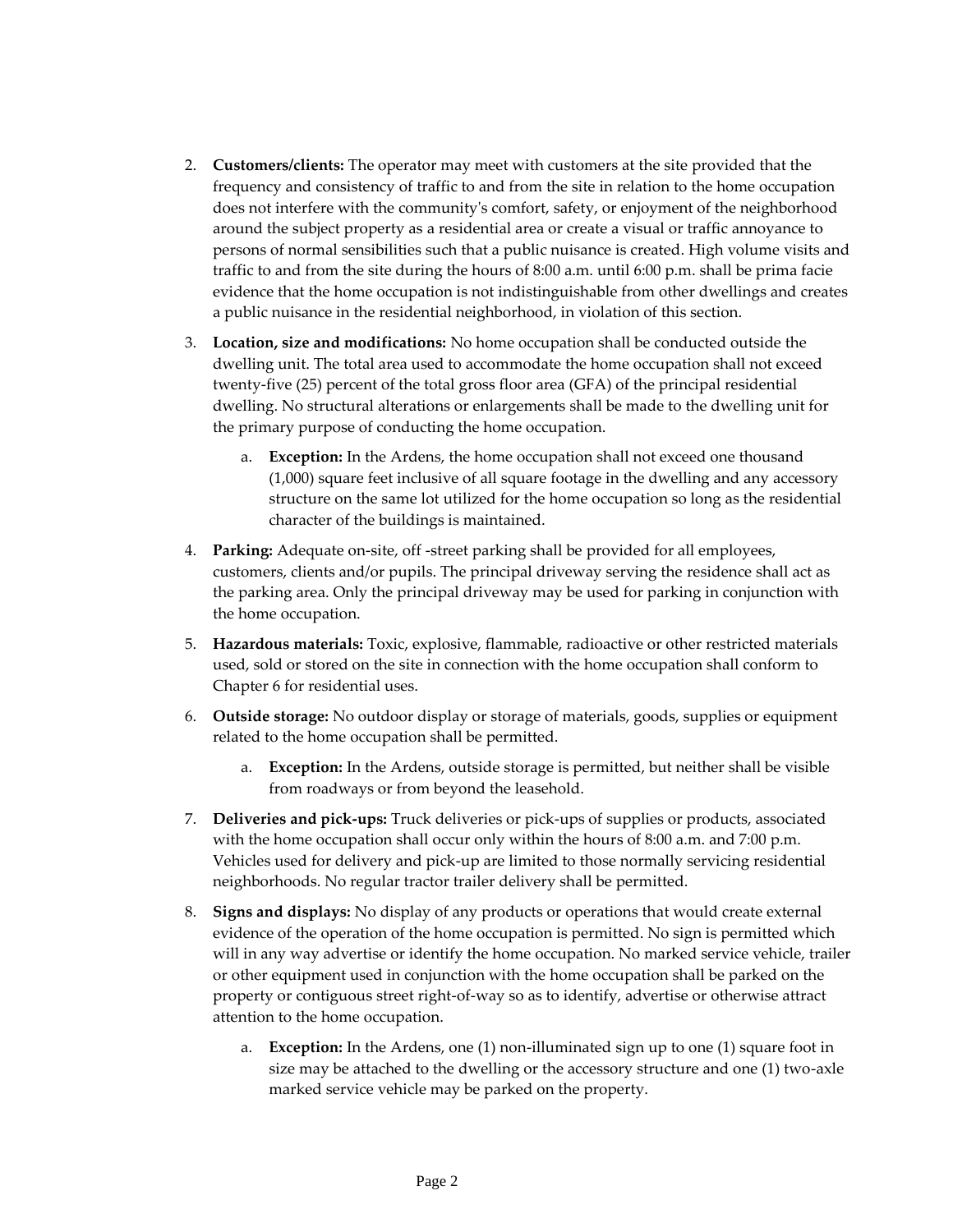- 9. **Manufacturing, repairing, mechanical work:** No manufacturing, repairing or other mechanical work shall be performed outside the dwelling unit. When such activity is conducted inside the dwelling unit, it shall be conducted in such a way that no noise, heat, glare, odor, vibration, electromagnetic interference or smoke shall be perceptible at or beyond the property line.
	- a. **Exception:** In the Ardens, manufacturing, repairing, and other mechanical work may be performed outside the structure housing the home occupation as long as they are conducted in such a way that no noise, heat, glare, odor, vibration, or electromagnetic interference causes an annoyance to persons of normal sensibilities by creating a public nuisance.

## 10. **Penalties.**

- a. Each person who engages in a home occupation with on-site, non-resident/family employees or independent contractors without having filed the Conditional Home Occupation Agreement or updating the Conditional Home Occupation Agreement as required (except for those exempted as valid nonconforming uses at the time of the passage of this ordinance) shall be guilty of a violation of this chapter and subjected to a fine of up to one hundred (\$100) dollars. Each day that a violation of this Section continues shall constitute a separate offense for which a separate conviction may be obtained, and a separate penalty imposed.
- b. Each person found to have included a false statement in the Conditional Home Occupation Agreement shall be subject to the penalties for violation of 11, *Del. C. §*  861 through § 880 (Offenses Involving Falsification or Records).
- c. Each person found to have violated any other provision of this Section shall be guilty of a violation punishable by a fine of up to one hundred (\$100) dollars. Each day that a violation continues shall constitute a separate offense for which a separate conviction may be obtained, and a separate penalty imposed.
- 11. **Nonconforming uses:** Legal home occupation uses that were in existence prior to December 31, 1997 may continue to remain as a nonconforming situation and, pursuant to Article 8, any change in title or of right to possession shall not affect the continuation of the nonconforming situation. As set forth in Article 8, the status of any nonconforming situation may be determined by the Department after public notice.
- 12. **Variance from home occupation provisions:** Any application for a variance from the provisions of this section will be treated as an application for a use variance.
- B. **Family day care home.** A family day care home shall be permitted subject to the following:
	- 1. State licensing requirements shall be met, including those pertaining to building, fire, safety and health codes.
	- 2. Lot dimensional and bulk standards shall conform to the applicable zoning district.
	- 3. One (1) nameplate sign not to exceed one (1) square foot may be permitted.
	- 4. No structural or decorative modifications that will alter the exterior residential characteristics of the dwelling shall be permitted.